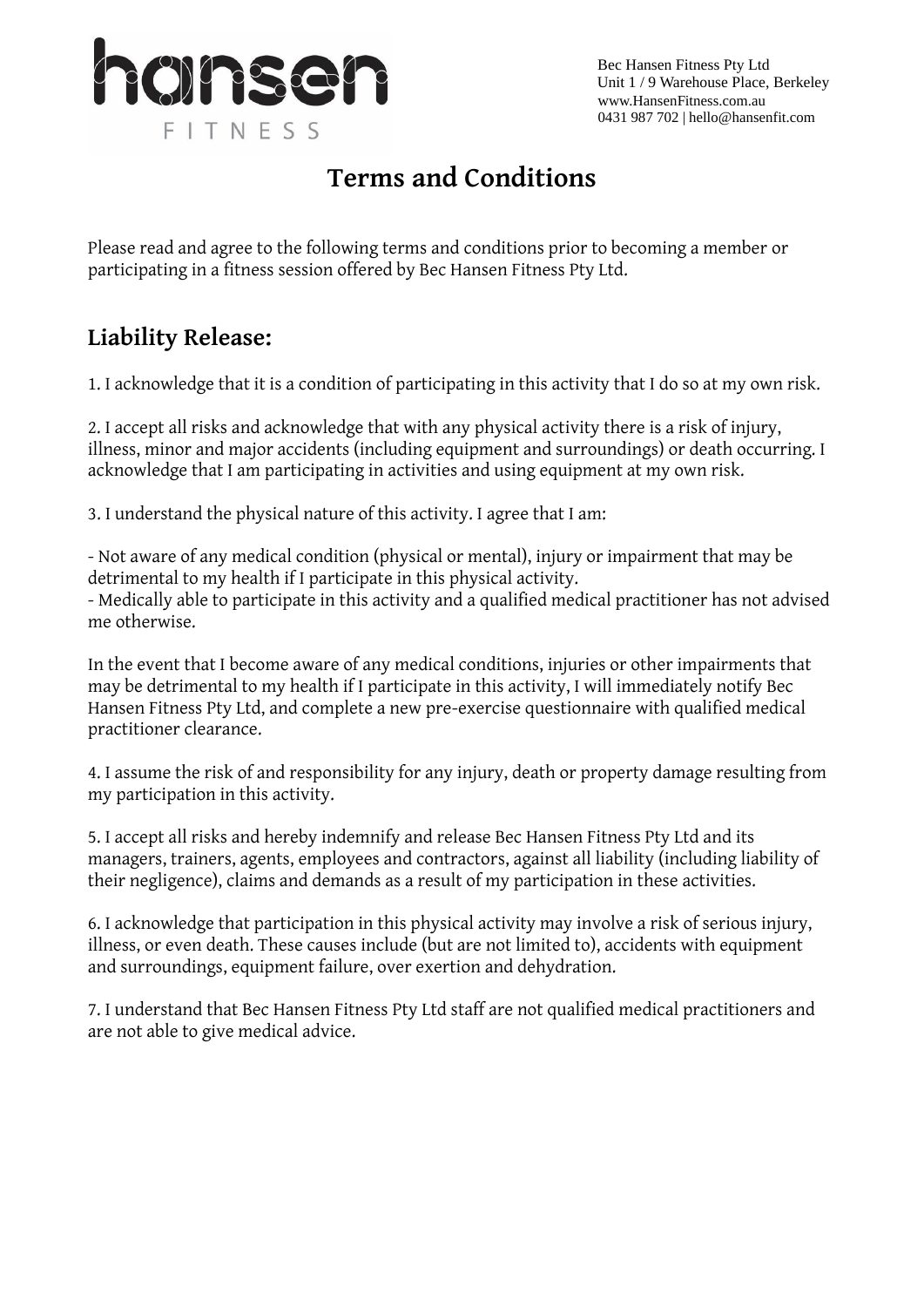### **Unlimited Membership – No Contract: Membership / Cancellations / Hold / Direct Debits:**

8. I understand that my direct debit is paid in advance (weekly, fortnightly or 4 weekly – my choice on sign up). My payment frequency can be changed during the course of my membership by emailing members@hansenfit.com

A minimum of 3 business days notice must be issued in writing to guarantee my new payment frequency.

9. I acknowledge that if I make membership payments via direct debit that I may cancel at any time, provided I give 3 business days notice in writing. Notice can be given by emailing members@hansenfit.com

*Example: If your direct debit is scheduled for a Friday, we must receive notice prior to start of business on the Tuesday before.*

10. I acknowledge that if I make payments via direct debit I can place my membership on hold, provided I give 3 business days notice in writing. Notice can be given by emailing members@hansenfit.com

Minimum hold time is 1 week. Maximum hold time is 12 weeks. A start and end date for each on hold period must be advised in your email.

A maximum of 12 weeks of hold time per calendar year applies per membership.

#### **3 business days notice must be given prior to the direct debit date for the corresponding hold period.**

#### **Memberships will not be placed on hold retrospectively. No backdated hold requests will be permitted.**

*Example: If you pay a monthly membership on the 10th of each month and you will be away from the 17th to the 23<sup>rd</sup> of the month and wish to place your membership on hold for the 1 week – we must have notice 3 business days prior to your DIRECT DEBIT on the 10th. If we receive notice after your debit has been paid, it can not be placed on hold.*

11. Failure to use Hansen Fitness services on offer will not entitle you to receive a refund of your membership fee.

12. I acknowledge that if my direct debit dishonours I will be automatically charged up to \$29.90 dishonour fee by Ezidebit 3 business days after the original dishonoured debit, plus the failed transaction will be processed again. I understand that if I would like the failed transaction to be processed on a different day, I must immediately contact Hansen Fitness by emailing members@hansenfit.com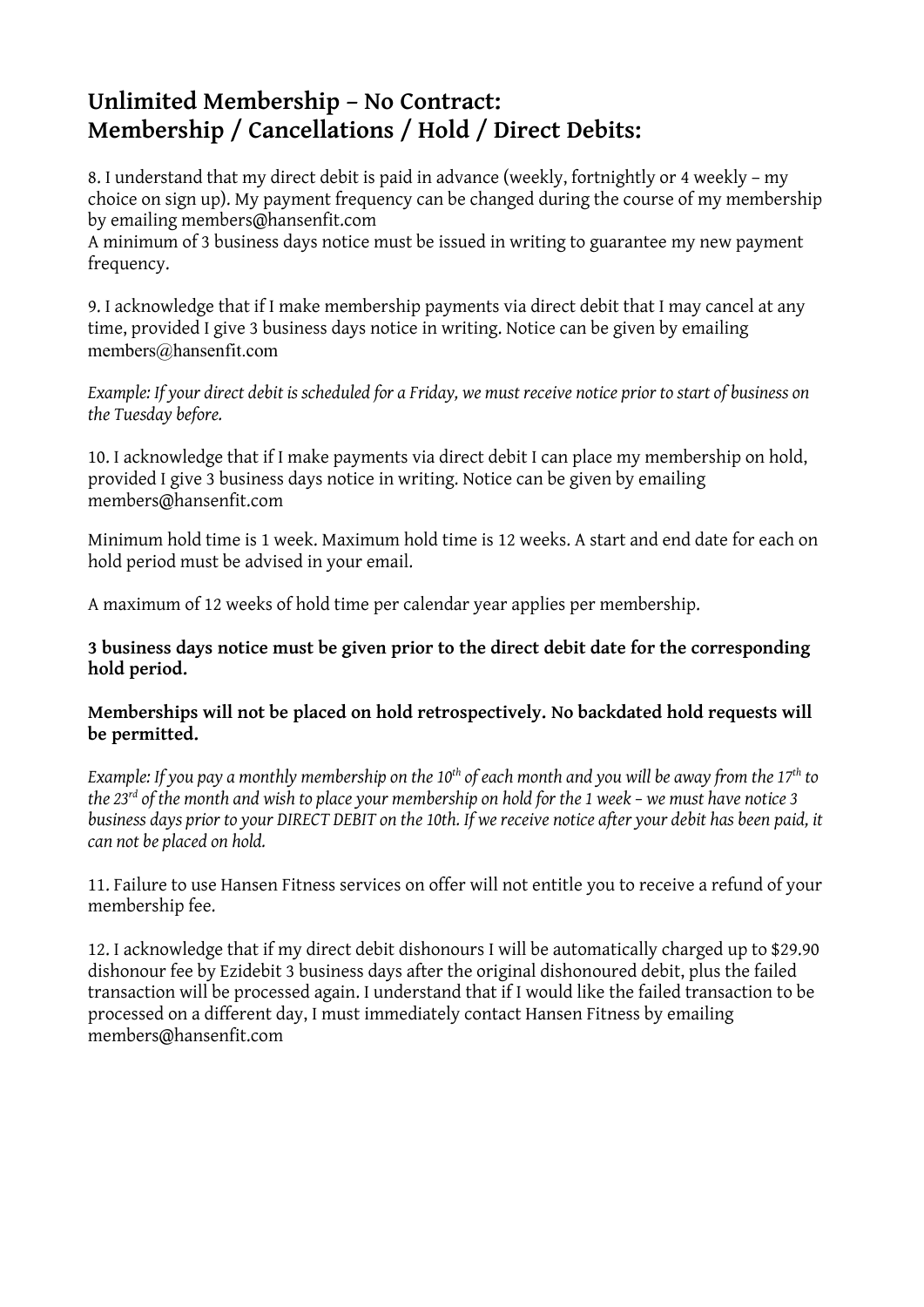## **Unlimited Membership – No Contract: Under 21 years old**

In addition to the **Unlimited Memberships – No Contract** terms and conditions above.

13. I acknowledge that on my 21<sup>st</sup> birthday my membership will automatically switch to the current full priced PAYG / no contract full adult weekly rate.

14. I acknowledge that once I am 21 I have the option to join up on the Bec Hansen Fitness Pty Ltd website to an Unlimited Membership with a Minimum Contract Term if I desire.

15. I acknowledge that minimum age to participate in Group Training Classes is from age 14.

16.

### **Unlimited Membership – Minimum Term Contract: Membership / Cancellations / Hold / Direct Debits:**

17. I understand my direct debit is paid in advance (weekly, fortnightly or 4 weekly – my choice on sign up). My payment frequency can be changed during the course of my membership by emailing members@hansenfit.com

A minimum of 3 business days notice must be issued in writing to guarantee my new payment frequency. Changing my payment frequency will not change my minimum contract term.

18. I acknowledge that I have an agreement with Bec Hansen Fitness Pty Ltd from when I complete the online joining form, tick the box confirming I have read and accepted the terms and conditions, and proceeded with the sign up form and payment details.

19. I acknowledge that the minimum contract term will commence on the Start Date that I select on sign up.

20. I acknowledge that a 14 day cooling off period will commence on the date that I join online and commence my agreement. A \$25 administration fee applies to all agreements cancelled within the cooling off period.

To cancel my membership during the cooling off period, I must email members@hansenfit.com Bec Hansen Fitness Pty Ltd will then cancel the agreed minimum term contract, refund any initial payments (less the \$25 administration fee and casual visit rate for any classes attended), and send written confirmation of the cancellation.

21. Unless I provide written notice to cancel my membership (as per section 22 of these terms) prior to end of my minimum term, I acknowledge that my membership fees will continue to be deducted until I give the required notice to cancel my membership will automatically switch to the terms and conditions for a PAYG membership as outlined above under the title **Unlimited Membership – No Contract** (see items 8 to 12 inclusive).

22. I acknowledge that I may cancel my membership at any time once my minimum contract term has expired, provided I give 3 business days notice in writing. Notice can be given by emailing members@hansenfit.com

To ensure my membership does not continue past the minimum contract term, I must give notice to Bec Hansen Fitness Pty Ltd within this term.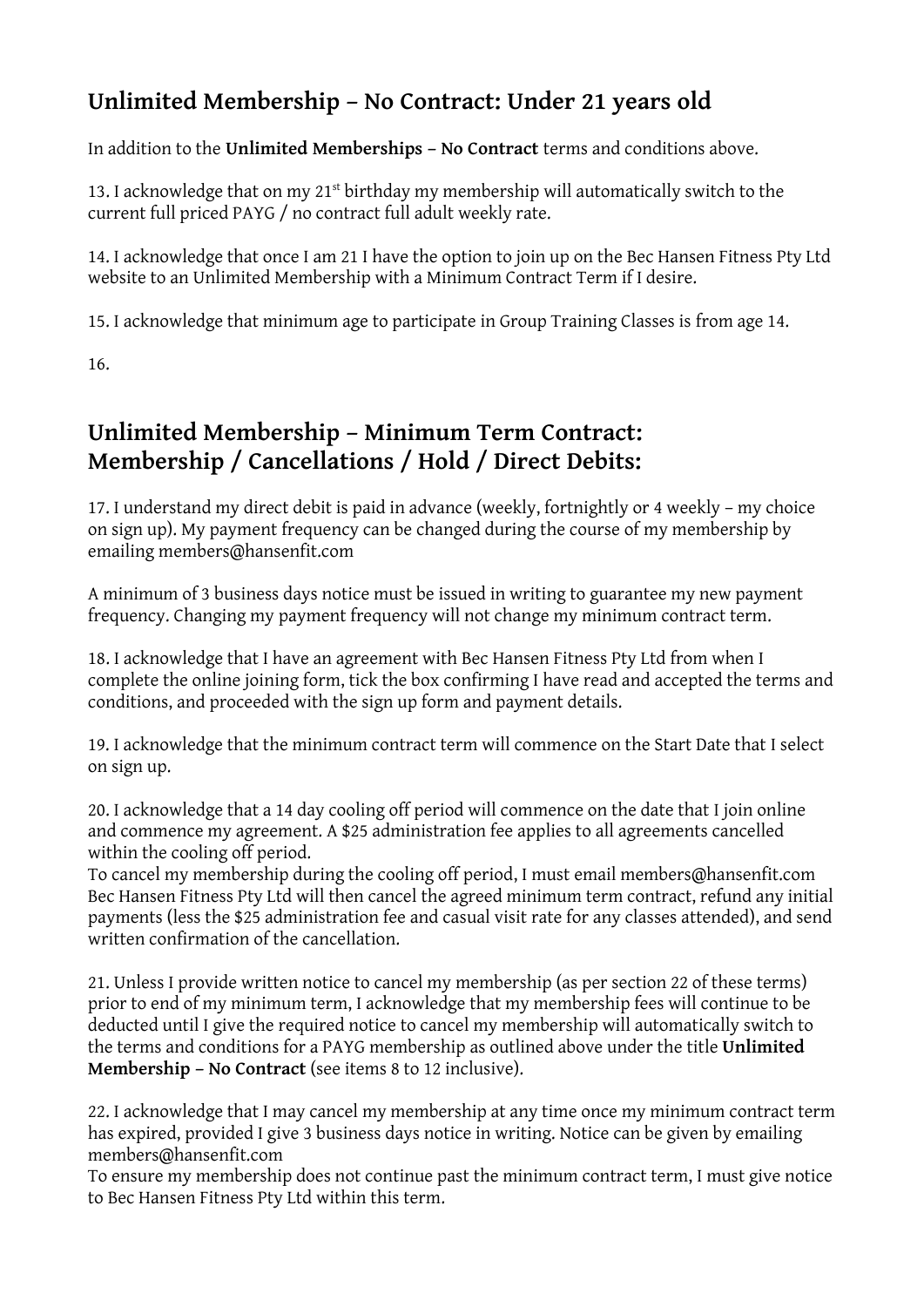23. I acknowledge that I may cancel my membership at any time during my minimum contract term. I acknowledge that cancellation within my minimum contract term will incur an early cancellation fee of \$149.00. This amount is payable prior to membership cancellation being finalised and confirmed.

24. I acknowledge that I can cancel my membership during my minimum contract term (if a time hold is not suitable) without an early cancellation fee being charged if:

- I am sick or incapacitated and have a certificate from a qualified medical practitioner stating that I cannot exercise for the rest of my minimum term.
- I am bankrupt and can show supporting documents.
- I relocate my primary residence more than 20km from any Bec Hansen Fitness Pty Ltd indoor or outdoor training location and can provide a letter as evidence of this from Australia Post or real estate agent.

25. I acknowledge that I can place my membership on hold during my minimum contract term, provided I give 3 business days notice in writing. Notice can be given by emailing members@hansenfit.com

Minimum hold time is 1 week. Maximum hold time is 12 weeks. A start and end date for each on hold period must be advised in your email.

A maximum of 12 weeks of hold time per 12 month period applies.

**If you are within your minimum contract term, any time where your membership is placed on hold will not be classified as payment toward your contract, and your contract end date will be extended by the corresponding amount of hold time.** 

**3 business days notice must be given prior to the direct debit date for the corresponding hold period.**

#### **Memberships will not be placed on hold retrospectively. No backdated hold requests will be permitted.**

*Example: If you pay a monthly membership on the 10th of each month and you will be away from the 17th to the 23<sup>rd</sup> of the month and wish to place your membership on hold for the 1 week – we must have notice 3 business days prior to your DIRECT DEBIT on the 10th. If we receive notice after your debit has been paid, it cannot be placed on hold.*

26. I acknowledge that failure to use Hansen Fitness services on offer will not entitle me to receive a refund of my membership fee.

27. I acknowledge that if my direct debit dishonours I will be automatically charged up to \$29.90 dishonour fee by Ezidebit 3 business days after the original dishonoured debit, plus the failed transaction will be processed again. I understand that if I would like the failed transaction to be processed on a different day, I must immediately contact Hansen Fitness by emailing members@hansenfit.com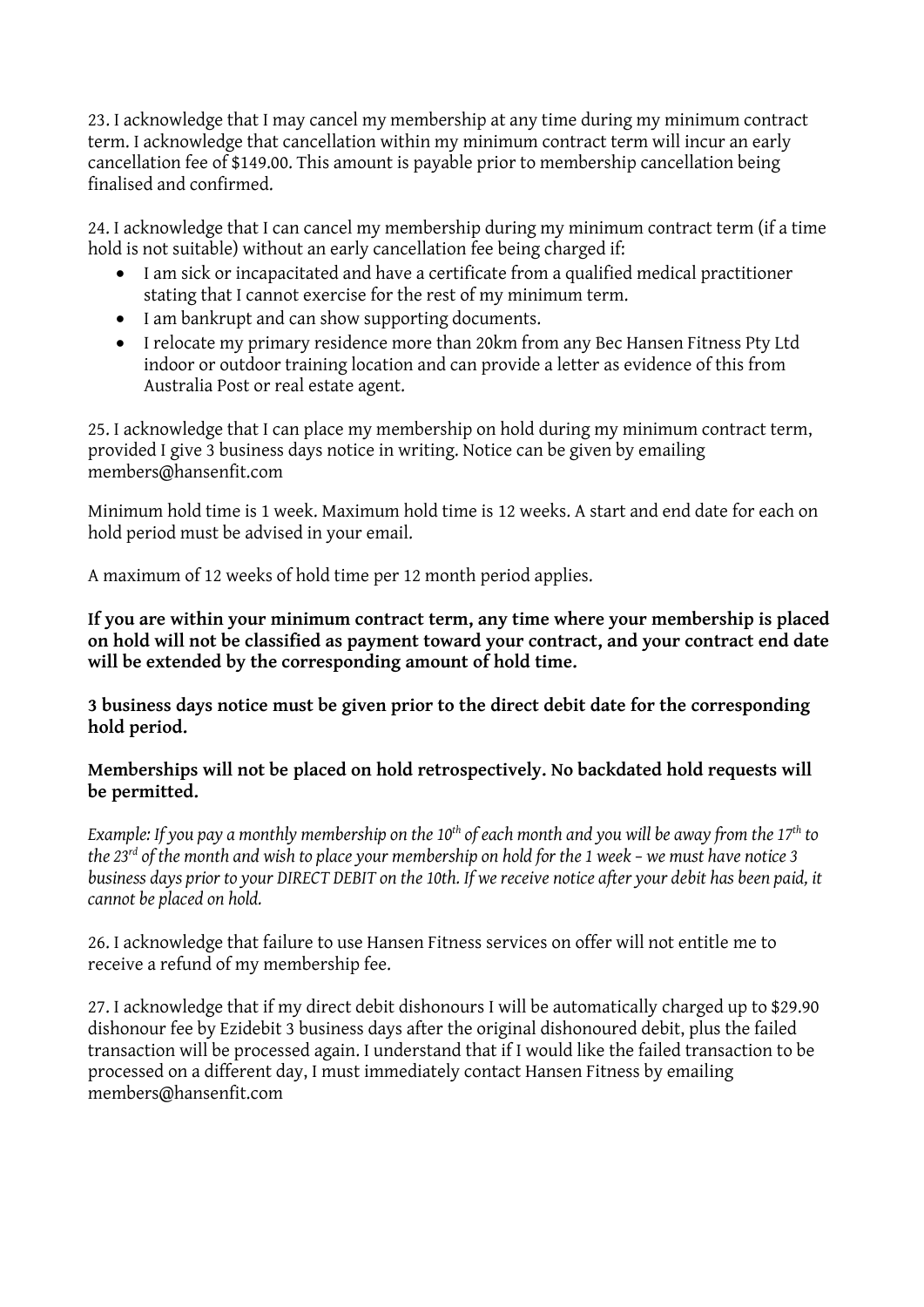### **Personal Training:**

28. I acknowledge that I must notify my Personal Trainer as soon as I am aware that I can not attend or need to reschedule a Personal Training or Private Group session. I understand that if I cancel with less than 24 hours notice, I will be charged for my session.

# **Code of Conduct / Other:**

29. I acknowledge that there is an unsupervised play space for children at the Unanderra indoor studio for my convenience if I need to bring my children while I am attending class. I acknowledge that I am completely responsible for my child in this play space and must keep an eye on them at all times during class. I acknowledge that if my child is ill, violent, or extremely disruptive I must remove them from the play area and fitness studio for the comfort and safety of my own child, other children, plus adult members. I acknowledge that upon entering the fitness studio, I must immediately settle my child/ren in this designated area and my children are not permitted to freely move into the studio or near any equipment for ANY REASON. I acknowledge that at the end of all fitness classes my child/ren must remain in the safe play space and they are not permitted to stretch with the class, pack up any equipment or move freely around the fitness studio.

30. I acknowledge that if I have placed my child/ren into the unsupervised play space that they are not permitted to freely exit the area and move through the fitness studio for any reason, including to use the bathroom. All children must be taken and returned by their guardian to the play space / bathroom. I acknowledge that if my child is small, I must carry them through the fitness class if it is necessary for them to use the bathroom, and that this is for their own safety, plus the safety and comfort of all participants in the class. I acknowledge that if a class is in progress I must wait for a rest break so that travel to the bathroom is safe for everyone in the vicinity, including my child.

31. I acknowledge that there is an abundance of room at the park where outdoor classes are held for children to play or sit while I participate in classes. I acknowledge that I am completely responsible for my child at the park and must keep an eye on them at all times during class. I acknowledge that my child is not permitted to play with any Bec Hansen Fitness Pty Ltd equipment, or play in an unsafe manner in the workout space. I acknowledge that if my child is ill, disruptive, or damaging any public property I must remove them from the area.

32. I acknowledge that the minimum age to participate in timetabled group fitness classes is 14 years.

33. I must not be under the influence drugs (legal or illegal).

34. I understand that I must follow all instructions from staff and will only use equipment as instructed.

35. I must supply my own towel and water at all training sessions.

36. I must wear fully covered shoes and appropriate clothing to all sessions.

37. I am aware that it is my responsibility to wear appropriate protective clothing, supply sunscreen and bring a hat to any outdoor classes.